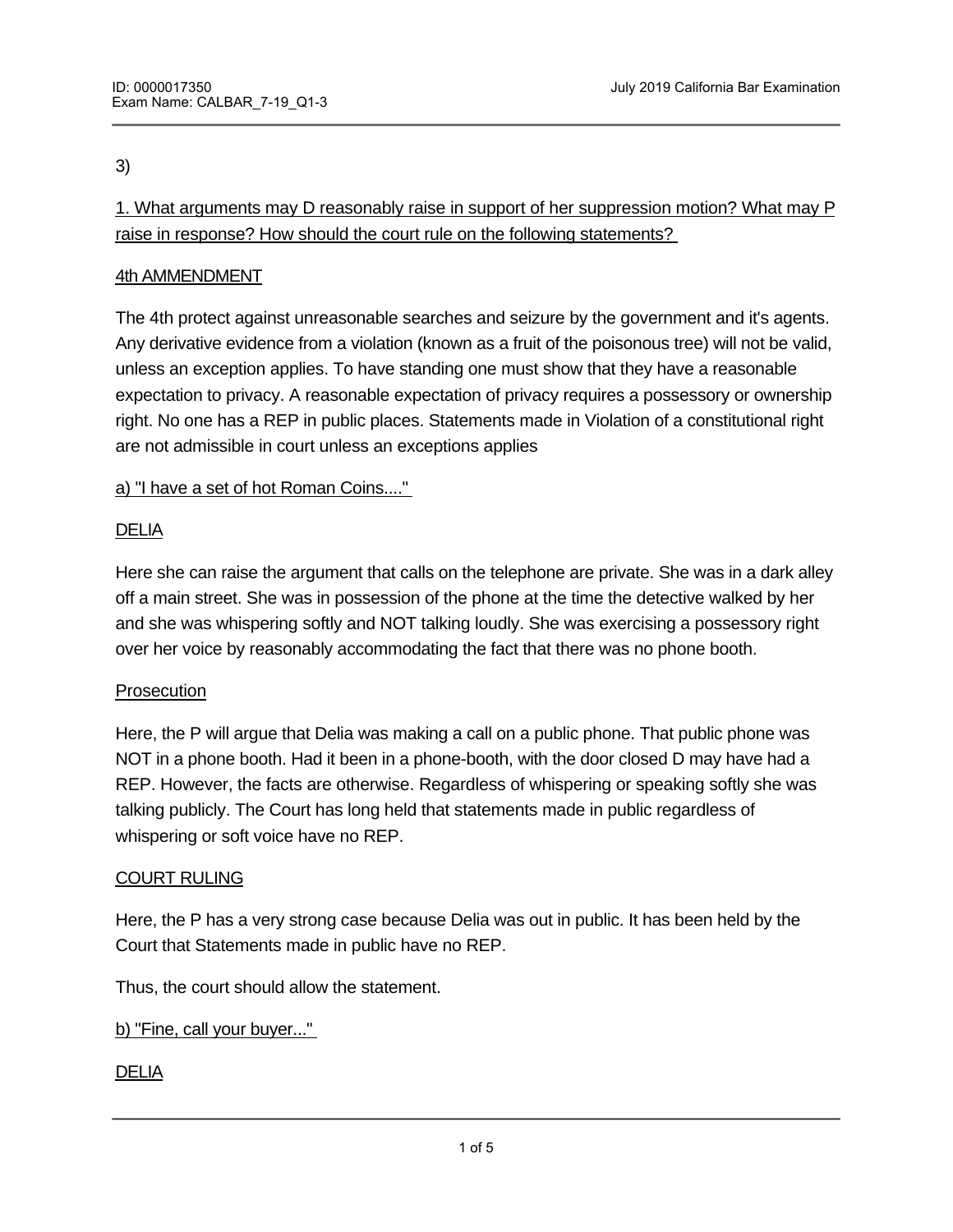Here she can argue that the officer lied to Nell and used an electronic device to listen in on her phone calls. D may have been in plain view, however the use of the device accounts to a wiretap.

## Prosecution

Here, the P will argue the same analysis as above. D was in a public alley and had no REP, regardless of the level of her voice. Also, the use of the long distance microphone should permissible because she was in public. D been in a phone booth and the device was used, it would have penetrated the walls and entered a zone where D would have had a reasonable expectation of privacy.

## COURT RULING

Here, the P has a very strong case because Delia was out in public. It has been held by the Court that Statements made in public have no REP. The listening device did not penetrate any walls because there was no phone booth.

Thus, the court should allow the statement.

# c) How should the Court rule on the Roman Coins?

## 4th AMMENDMENT

## SEE ABOVE

D has a reasonable expectation of privacy in her own home. The exception to this is a valid search warrant. However, D may argue that the search warrant was not valid because the second conversation was in violation of her rights because it was obtained illegally when P lied about the terrorist plot and stated to Nell that "lives are at state." Here, the police may have violated Nells REP and invalidly obtained Nells consent to access the deck to listen in on the second call. However, Nells REP is NOT D's. Therefore, if and when police violated Nell's REP it has NO barring on D's REP. Any evidence obtained against D will be valid because the REP of Nell and of D were mutually exclusive.

Thus, a warrant will be a valid exception to Delia's REP.

## SEARCH WARRANT

A valid search warrant requires 1. A neutral, detached judge, 2. Probably cause, 3. Described with particularity.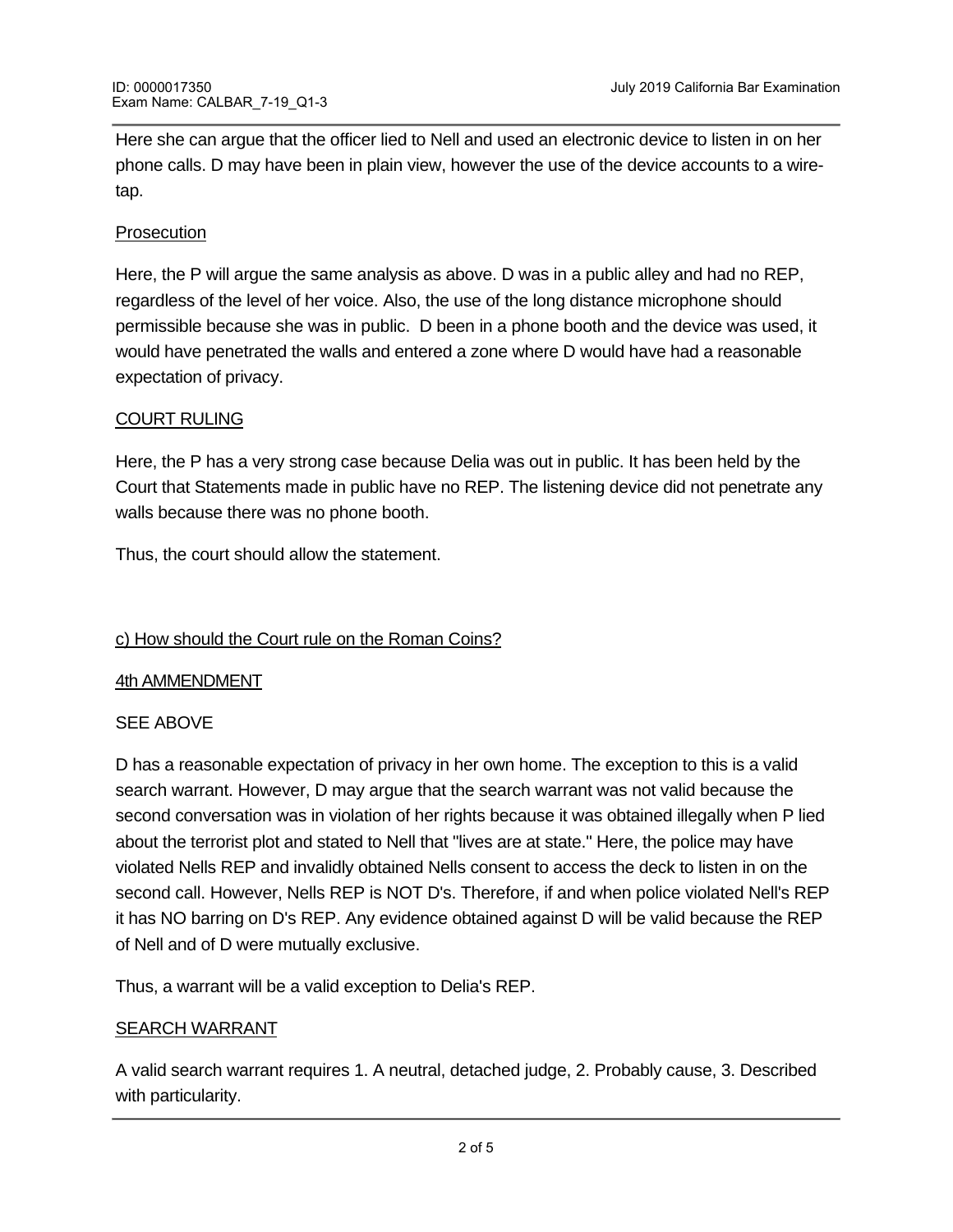## NEUTRAL JUDGE

The judge MUST be neutral, not biased, NOR may they act outside the interest of justice.

Here there are no facts that would indicate that the judge was impartial or attached/biased.

Thus, the judge was neutral

### PROBABLE CAUSE

Probably cause is the likelihood that a reasonable person would find a pice of evidence on someone or at a place.

Here, rational inferences can be made that D has the coins because she made two calls attempting to sell them to a buyer. A reasonable person would likely believe that they were either on her person, or at her home under her care.

Thus, there is probably cause.

### DESCRIBED WITH PARTICULARITY

Here, we are not given the facts directly, but may infer that P told the judge about the two phone calls that D made. If the warrant was a search warrant for her house it must be described that the "entire house, its contents and Delia herself" it would be particular. We should assume that this is the case based on our inferences and facts.

Thus, it was described with particularity.

#### **CONCLUSION**

Therefore, there was a valid search warrant for D's house. Thus the Roman Coins will be admissible in court.

## 2. Is D Guilty of Robbery?

TRESSPASSORY TAKING SERIES SERIES SERIES SERIES SERIES SERIES SERIES SERIES SERIES SERIES SERIES SERIES SERIES

## ROBBERY

Robbery is defined as the tresspassory taking away with intent to deprive by physical force of threat. Aggravated Robby is found if a Dangerous weapon is used.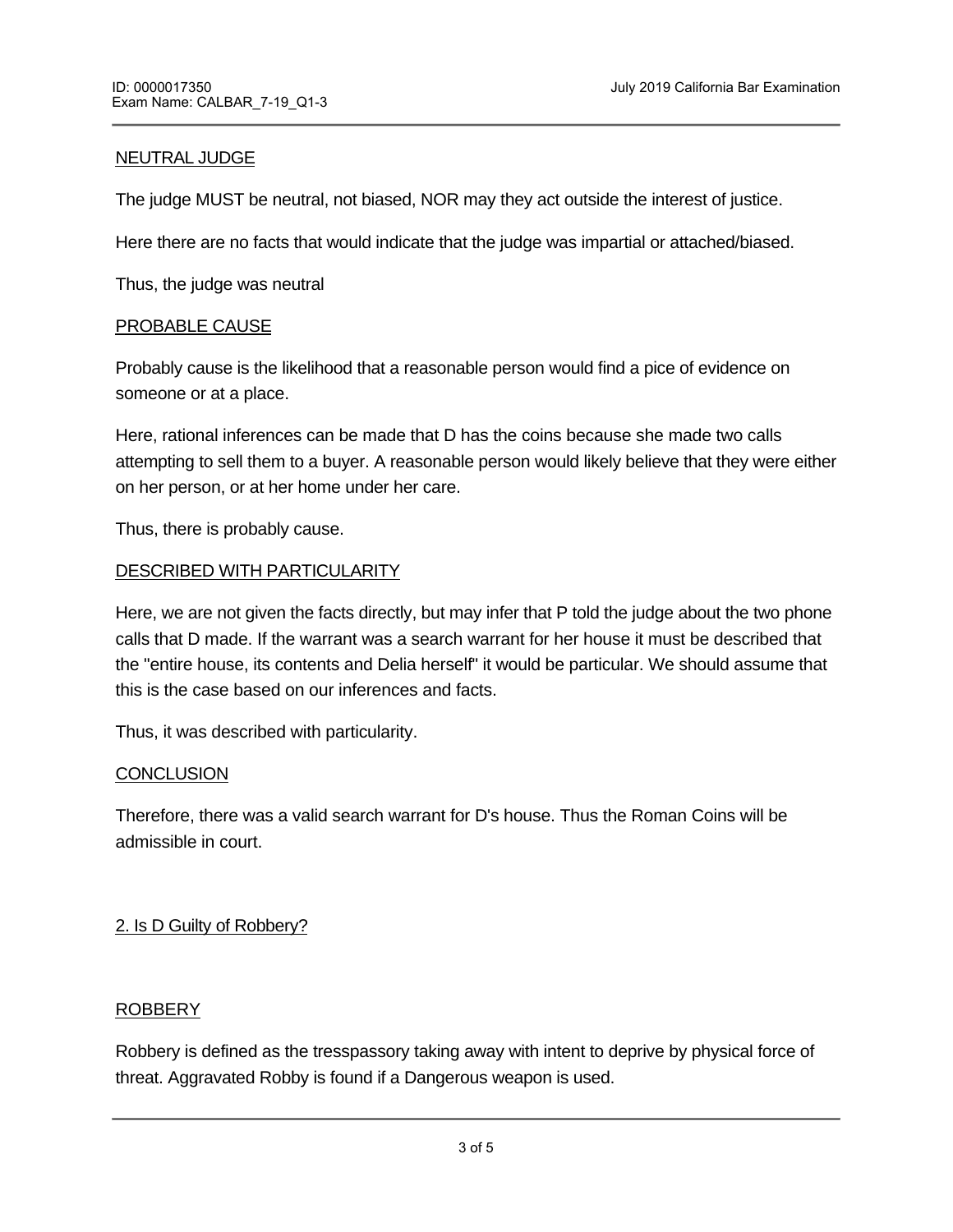### TRESSPASSORY TAKING

Tresspassory taking is a taking such that one does not have the owners consent.

Here, D took the coins when they were handed over to her by Oscar.

Thus, there was a tresspassory taking.

#### INTENT TO DEPRIVE

Intent is the mental aspect. Robbery requires a specific intent.

Here, D entered a coin shop. She did not enter to buy coins, rather she had a toy gun, pointed it at Oscar and he handed over coins. Here the intent does not require one to know that they would be taking coins. Rather the intent is to deprive the victim of any material (tangible or intangible) property.

Thus, D had the specific intent to deprive.

## BY PHYSICAL FORCE OR THEAT

The act must be done by physically forcing oneself on another or by actual threat. Threat does not have to be verbal. It may be implied by conduct and/or actions.

Here, D walked in with a toy gun. The fact that the gun was a toy is irrelevant because the victim would have had a sincere belief that the gun was real. Here, O's conduct implies the apprehension of a threat because while the gun was pointed at him, he handed over a set of "valuable Roman Coins." Any reasonable person would have done so under the same circumstances.

Thus, there was a threat.

#### DANGEROUS WEAPON

For aggravated Robbery, one must use a dangerous weapon such as a sharp knife or gun.

Here, D used a toy gun. A court will likely not charge her will aggravated robbery because the gun was a toy.

Thus, the weapon used was not dangerous.

## **CONCLUSION**

Delia will likely be guilty of Robbery because she intentionally took the coins without the owners

consent by threat. She will not be guilty of aggravated robbery because the weapon was not